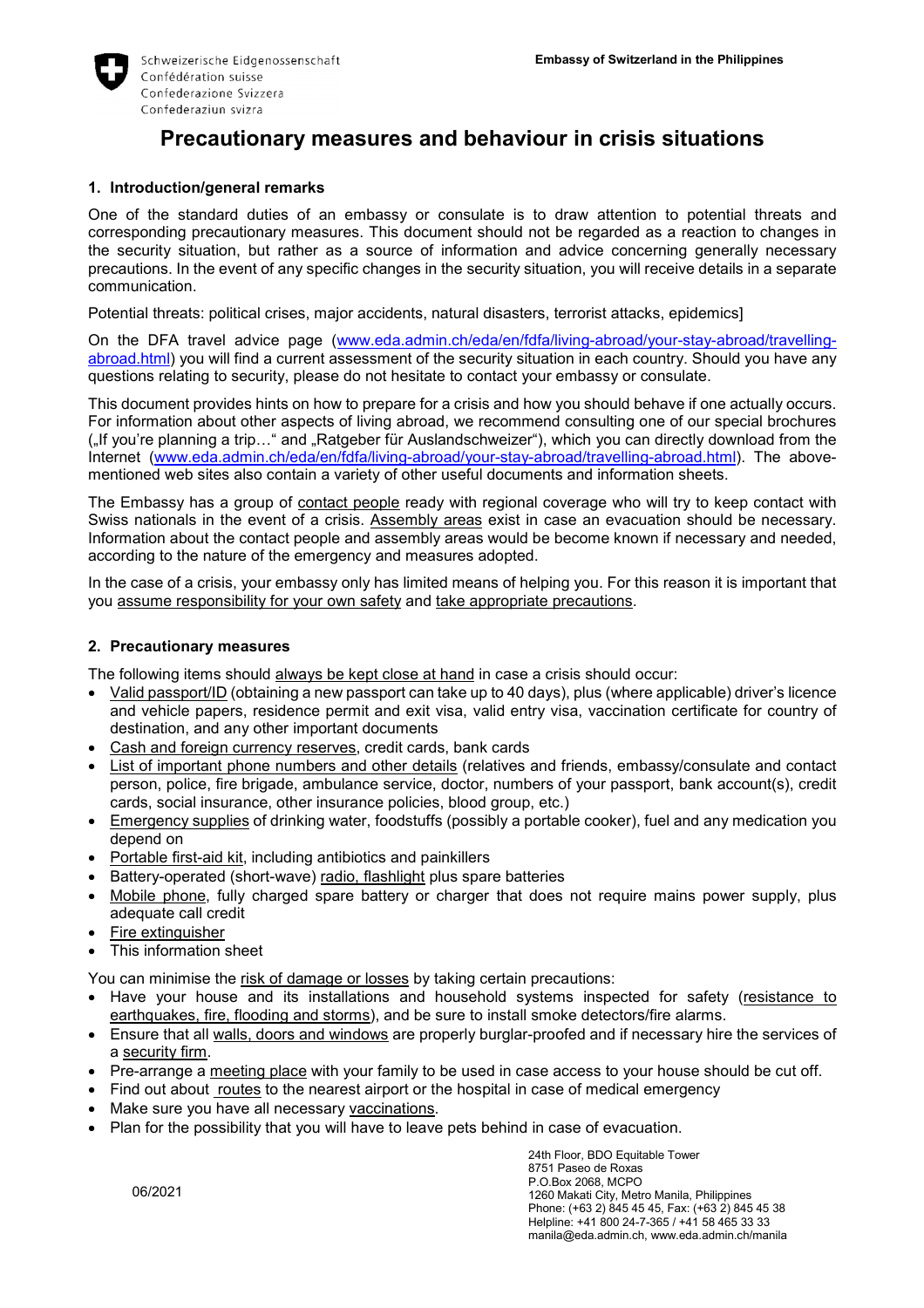- Find out about other safety precautions (e.g. www.svv.ch/de/themen/umwelt/schnell-reagieren-und-ruhebewahren, www.bag.admin.ch, www.seismo.ethz.ch *> Menu > Knowledge > Miscellaneous*, www.who.int, www.fema.gov, https://travel.state.gov/content/travel/en/international-travel.html, www.gfz-potsdam.de, www.ready.gov)
- Subscribe to an SMS alerts service (e.g. http://www.tsunami-alarm-system.com).

Crises can give rise to major material losses, so be sure to take the necessary precautions:

- Soliswiss insurance against loss of means of existence due to political crises
- Real estate and property insurance including disaster cover (make sure that the inventory is up to date!)
- Health, accident and/or travel insurance, including cover for medical treatment abroad and repatriation, and/or membership of REGA rescue service (www.rega.ch)
- Keep copies of important documents (passports, insurance policies, contracts, inventories, pension card, CV, etc.) in a safe place, e.g. with relatives in Switzerland

It is also advisable to:

- Take out life insurance
- Grant power of attorney to your spouse or partner
- Have your will kept in a safe place (e.g. deposited at the embassy/consulate or with a solicitor in Switzerland)

Notify the embassy/consulate about changes of address and phone numbers (including mobile phones), email addresses, etc., so that you can be contacted without delay in case of an emergency.

#### **3. Behaviour in the event of an impending crisis**

When the first signs of a developing crisis become apparent, ensure that you have taken all necessary precautionary measures. Notify the embassy about any visitors arriving from Switzerland, or ask them to complete the registration form for persons in transit (which is posted on the embassy's web site) if the threat of a crisis increases), and send it to the embassy. You should also notify the latter about any temporary periods of absence from the country.

Crises can escalate very rapidly, with the result that escape routes may be blocked and (safe) evacuation may become impossible. If evacuation becomes necessary, this is usually associated with high risk and you will only be able to take the barest of necessities with you. Switzerland does not have troops at its disposal for assisting with the evacuation of its citizens from foreign countries, and this means it has to rely on the goodwill and assistance of friendly states.

If the situation grows increasingly hazardous, wherever possible it is best to make your own way out of the country while this is still possible, though certainly not later than after the embassy issues the necessary recommendations. A recommendation to evacuate will normally only be made if this is unavoidable in view of the existing circumstances and expected developments, and as long as circumstances permit, the procedure comprises three stages:

- Alarm level 1: Recommendation to send family members out of the country, if there are clear indications of an impending breakdown of law and order.
- Alarm level 2: Recommendation to leave the country independently, if law and order are on the verge of collapse but it is still possible to leave in safety.
- Alarm level 3: Recommendation to participate in organised evacuation, if it becomes dangerous to remain in the country and it is no longer possible to leave safely without assistance.

If it becomes too dangerous to leave the country or organise an evacuation, and/or the crisis is expected to ease again before long, the embassy may recommend that you stay in your house, office or hotel.

Wherever possible, the embassy will keep you informed about the development of the situation by issuing circulars, but it is unable to guarantee your safety. In a crisis, communication networks often break down, and this means you yourself are responsible for any decision you may make to stay in the country or leave it, and you also have to bear the associated costs and risks yourself. But be sure to notify the embassy about your intentions and any absences from your place of residence during a crisis.

# **4. Behaviour in a crisis situation**

- Keep yourself informed about the situation by watching TV, listening to the radio [CNN, BBC, Deutsche Welle, TV5I and via the Internet [BBC, CNN]. Keep calm, and do not pay too much attention to rumours.
- Keep in touch with the Swiss embassy .General information and recommendations, if deemed useful and necessary, would be published on the web site (www.eda.admin.ch/manila).
- Keep in touch with your relatives in Switzerland who will be worrying about you.
- Unrest: Stay in your house, office or hotel, and be sure to securely close all doors and shutters. If you happen to be somewhere else (e.g. travelling), make your way home as quickly as possible.